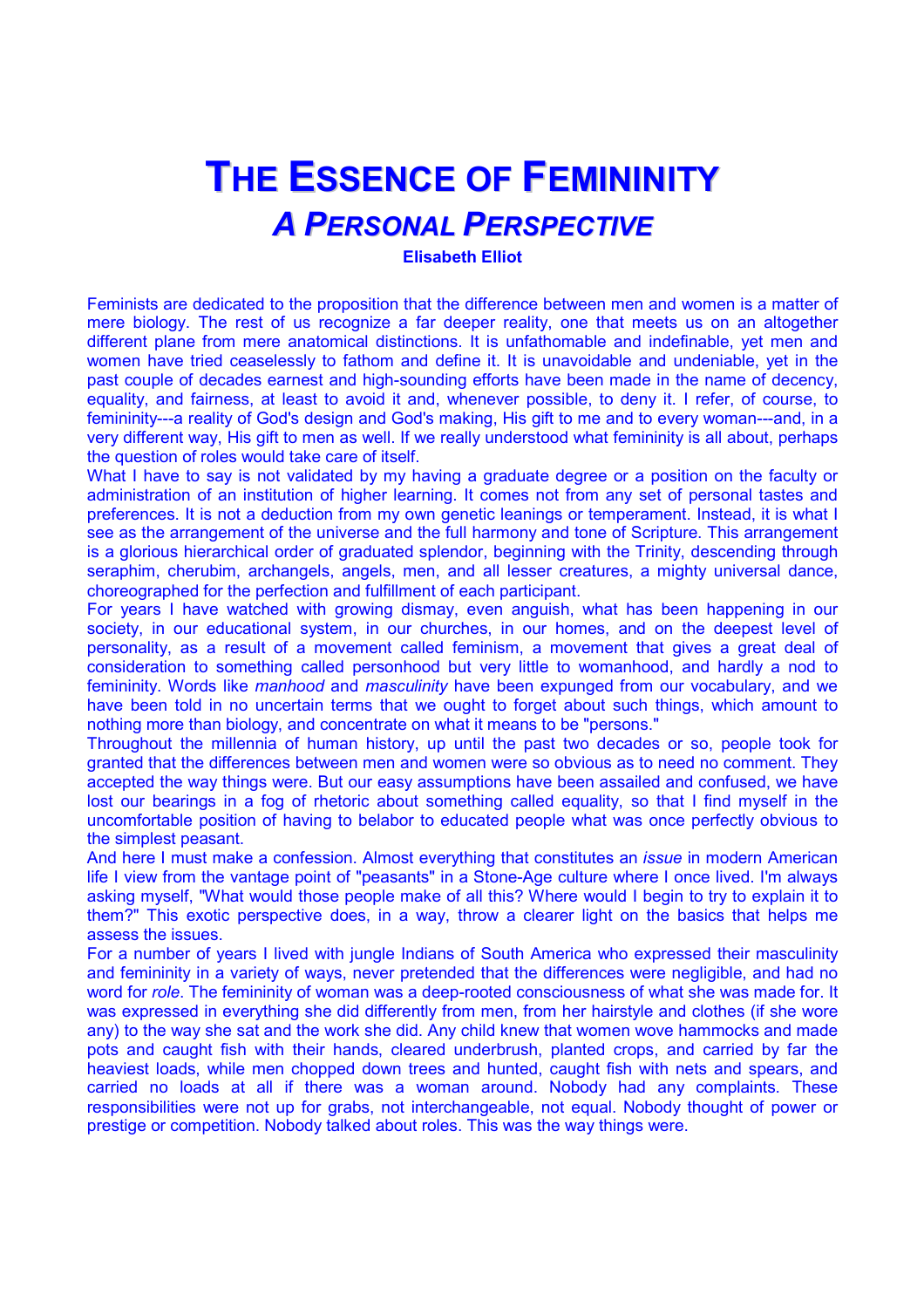Once, in the bungling way of foreigners. I "brought down the house," as it were, by picking up a man's eight-foot spear and pretending to be about to hurl it. They died laughing. If they had not taken it as a joke, I would have been in serious trouble. Women had nothing to do with spears. Their power did not lie in being equal with men but in being women. Men were men and women were glad of it. They understood that this was how things were arranged originally, and they liked it that way.

That perspective, among other things, convinced me that this civilized business of "roles" is nearly always, to put it bluntly, a power struggle. Coming back to this country and listening to a good many solemn dialogues on the roles of women in this or that or the other thing, I noticed that "this or that or the other thing" was never anything to do with fishing or farming or writing a book or giving birth to a baby, but always something that touched in some way on questions of authority or power or competition or money rather than on the vastly prior issue of the *meaning* of sexuality. In politics, in big business, in higher education, feminism is frequently discussed. But femininity? Never. Perhaps it should not surprise us that secular higher education has long since discarded the image of femininity as utterly irrelevant to anything that really matters, but it is calamitous when Christian higher education follows suit. This is what is happening. Shortly before he died, Francis Schaeffer said, "Tell me what the world is saying today, and I'll tell you what the church will be saying seven years from now."

It is my observation---and, I may add, my experience---that Christian higher education, trotting happily along in the train of feminist crusaders, is willing and eager to treat the subject of *feminism*, but gags on the word *femininity*. Maybe it regards the subject as trivial or unworthy of academic inquiry. Maybe the real reason is that its basic premise is feminism. Therefore it simply cannot cope with femininity.

Secular philosophy comes at us daily with terrible force, and we need Paul's admonition to the Roman Christians, "*Don't let the world around you squeeze you into its own mold, but let God re-make you so that your whole attitude of mind is changed*" (Romans 12:2, *Phillips*). Feminist philosophy, which sounds reasonable enough on the surface, is a subtle and pervasive poison, infecting the minds of Christians and non-Christians alike. I was amazed to find in *The Intercollegiate Review* (Fall 1987), a secular journal, a sharp critique entitled "*The Barbarism of Feminist Scholarship*," in which the author, Carol Iononne, laid bare its political motivation, suppression of data in the service of feminist politics, special pleading, and built-in contradictions.

The author cited the suit brought by the Equal Employment Opportunity Commission against Sears, Roebuck and Company, the largest employer of women in the country, charging discrimination against women because of the higher number of men promoted to commission sales. After eleven years of compiling evidence for their case, the EEOC found not one witness to testify that she had personally been the victim of discrimination. For the first time in the history of this kind of suit, Sears chose to fight back, countering that not enough women could be found willing to take the commission jobs, and that therefore factors other than discrimination must be the explanation. Trying to find an expert in women's history, they were turned down by one woman who declared that she would never testify against the EEOC and one man who refused out of fear of losing his feminist credentials. Only one woman, Rosalind Rosenberg of Barnard College, agreed to testify.

Rosenberg argued on the basis of the historical record: women and men have different interests, goals, and aspirations. Women are not quite so interested as men are, for example, in tires, furnaces, and aluminum siding. Rosenberg was vilified not because of the *content* of her testimony, but because she testified at all. This was an "immoral act," and she was called a traitor.

That any sensible person would find it necessary to argue in court that men and women have different interests only shows how far we have slid into absurdities. To speak even of scientifically verified differences in the structure of male and female brains, or endocrinological differences that affect the social behavior of men and women, is to risk charges of sexism, chauvinism, stupidity, or, as in Dr. Rosenberg's case, immorality.

The feminist theology of Christians (I cannot call it "Christian feminist theology") is a Procrustean bed on which doctrine and the plain facts of human nature and history, not to mention the Bible itself, are arbitrarily stretched or chopped off to fit. Why, I ask, does feminist theology start with the answers? One who spoke on "*A Biblical Approach to Feminism*" defined her task (a formidable one, I should

Can *'Prenatal* and *Perinatal Education'* as well as *'Spiritual Electroplating'* change the world into a better one where peace and justice reign? – **WWW.LETSCREATEHEAVENONEARTH.COM** 2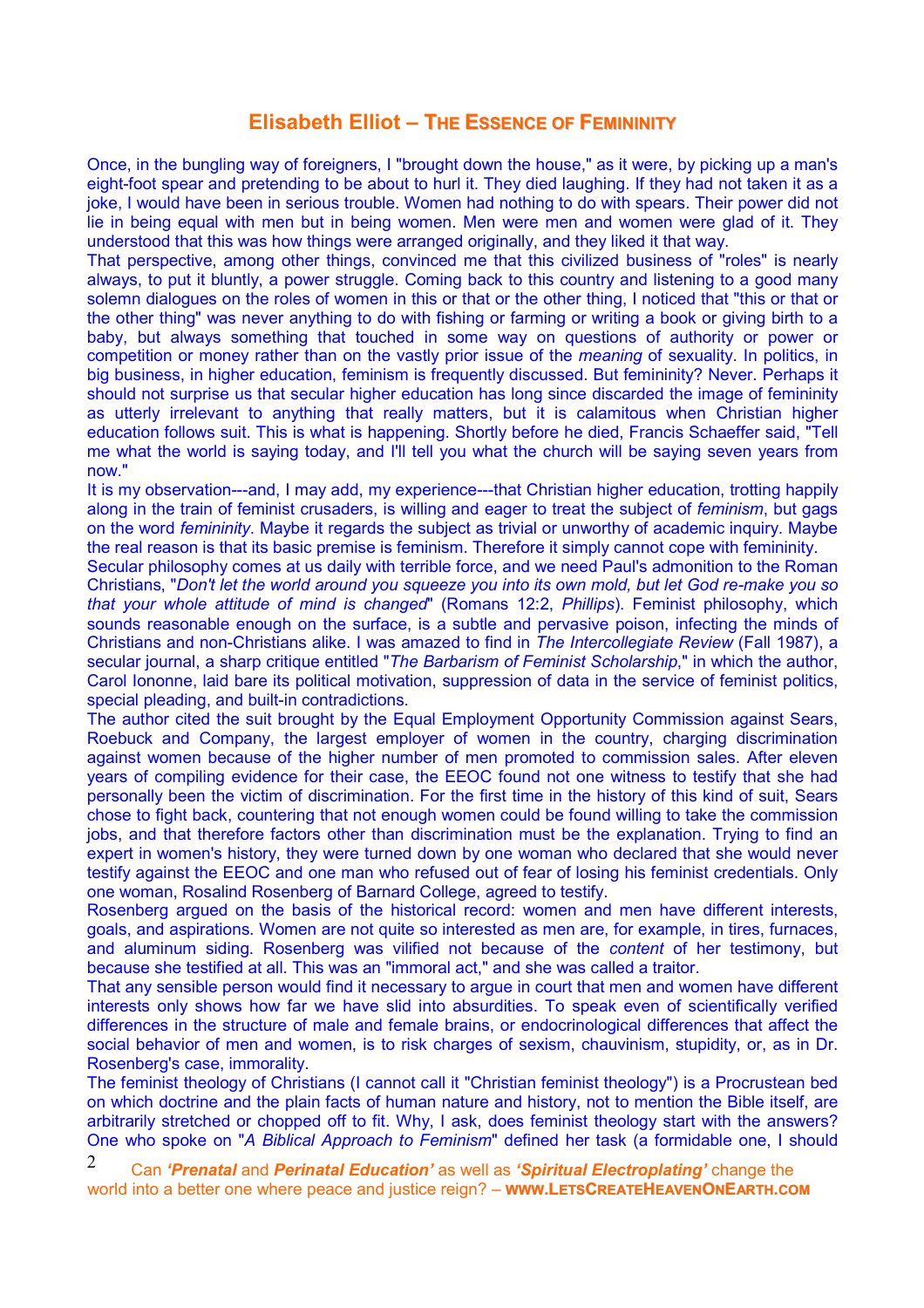say!) as the attempt to interpret the Bible in a fashion favorable to the cause of equality (Virginia Ramey Mollenkott at the Evangelical Women's Caucus, Washington, D.C., November 1975). The "interpretation" called for amounts to a thorough revision of the doctrines of creation, man, Trinity, and the inspiration of Scripture, and a reconstruction of religious history, with the intent of purging each of these of what is called a patriarchal conspiracy against women. Why must feminists substitute for the glorious hierarchical vision of blessedness a ramshackle and incoherent ideal that flattens all human beings to a single level---a faceless, colorless, sexless wasteland where rule and submission are regarded as a curse, where the roles of men and women are treated like machine parts that are interchangeable, replaceable, and adjustable, and where fulfillment is a matter of pure politics, things like equality and rights?

This is a world that the poets have never aspired to, the literature of the ages has somehow missed, a world that takes no account of mystery. The church claims to be the bearer of revelation. If her claim is true, as C. S. Lewis points out, we should expect to find in the church "an element that unbelievers will call irrational and believers will call supra-rational. There ought to be something in it opaque to our reason though not contrary to it. … If we abandon that, if we retain only what can be justified by standards of prudence and convenience at the bar of enlightened common sense, then we exchange revelation for that old wraith Natural Religion."{1}

Christian vision springs from mystery. Every major tenet of our creed is a mystery---*revealed*, not explained---affirmed and apprehended only by the faculty we call faith. Sexuality is a mystery representing the deepest mystery we know anything about: the relationship of Christ and His church. When we deal with masculinity and femininity we are dealing with the "live and awful shadows of realities utterly beyond our control and largely beyond our direct knowledge," as Lewis puts it.{2} We cannot at the same time swallow the feminist doctrine that femininity is a mere matter of cultural conditioning, of stereotypes perpetuated by tradition, or even the product of some nefarious plot hatched by males in some prehistoric committee meeting.

Please do not misunderstand me. We must and we do deplore the stereotypes that caricature the divine distinctions. We deplore the abuses perpetrated by men against women---and, let us not forget, by women against men, for all have sinned---but have we forgotten the archetypes?

*Stereotype* is a word generally used disparagingly to denote a fixed or conventional notion or pattern. An archetype is the original pattern or model, embodying the essence of things and reflecting in some way the internal structure of the world. I am not here to defend stereotypes of femininity, but to try to focus on the Original Pattern.

The first woman was made specifically for the first man, a helper, to meet, respond to, surrender to, and complement him. God made her *from* the man, out of his very bone, and then He brought her *to* the man. When Adam named Eve, he accepted responsibility to "husband" her---to provide for her, to cherish her, to protect her. These two people together represent the image of God---one of them in a special way the initiator, the other the responder. Neither the one nor the other was adequate alone to bear the divine image.

God put these two in a perfect place and---you know the rest of the story. They rejected their humanity and used their God-bestowed freedom to defy Him, decided they'd rather not be a mere man and woman, but gods, arrogating to themselves the knowledge of good and evil, a burden too heavy for human beings to bear. Eve, in her refusal to accept the will of God, refused her femininity. Adam, in his capitulation to her suggestion, abdicated his masculine responsibility for her. It was the first instance of what we would recognize now as "role reversal." This defiant disobedience ruined the original pattern and things have been in an awful mess ever since.

But God did not abandon His self-willed creatures. In His inexorable love He demonstrated exactly what He had had in mind by calling Himself a Bridegroom---the Initiator, Protector, Provider, Lover--and Israel His bride, His beloved. He rescued her, called her by name, wooed and won her, grieved when she went whoring after other gods. In the New Testament we find the mystery of marriage again expressing the inexpressible relationship between the Lord and His people, the husband standing for Christ in his headship, the wife standing for the church in her submission. This Spirit-inspired imagery

Can *'Prenatal* and *Perinatal Education'* as well as *'Spiritual Electroplating'* change the world into a better one where peace and justice reign? – **WWW.LETSCREATEHEAVENONEARTH.COM** 3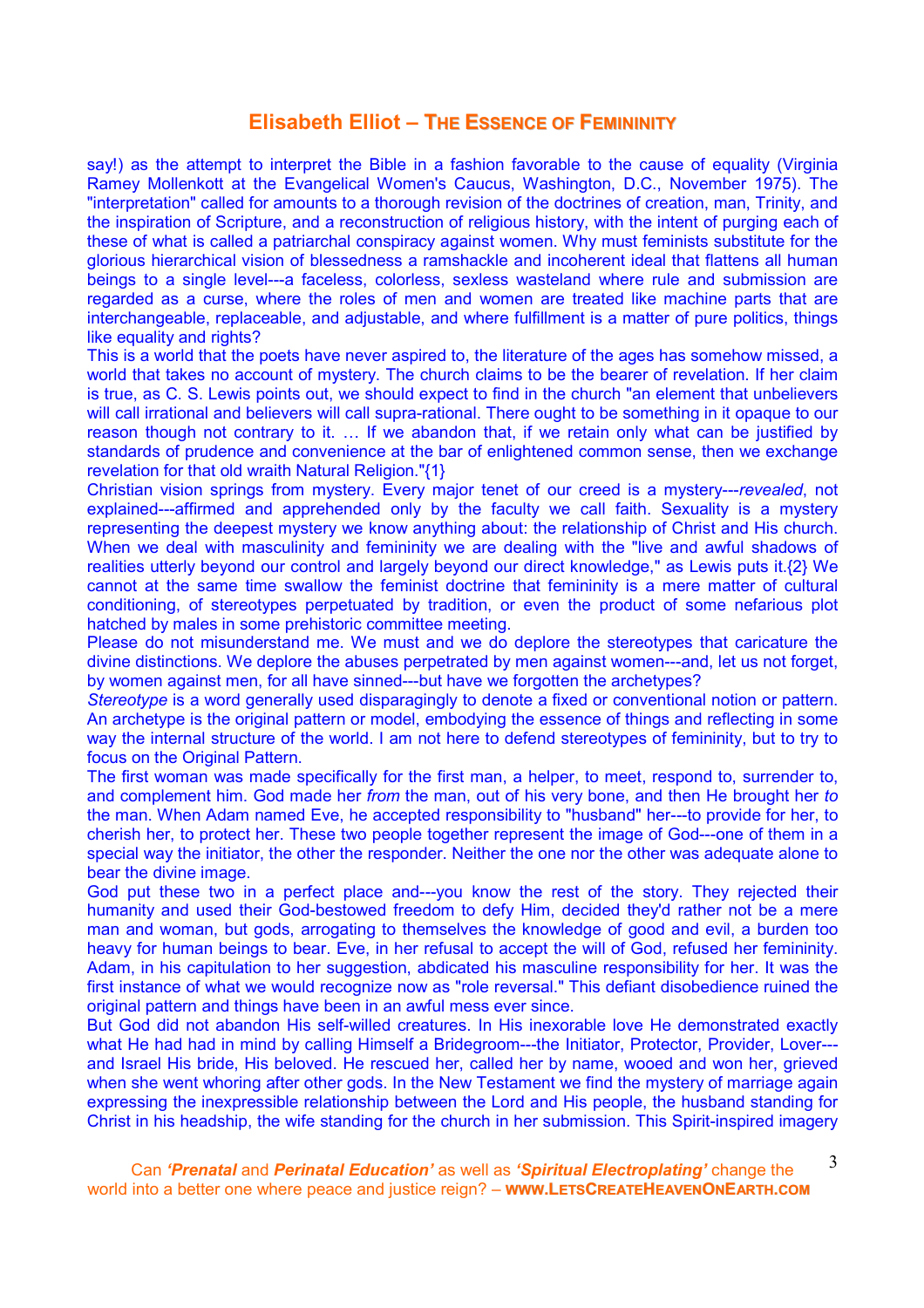is not to be shuffled about and rearranged according to our whims and preferences. Mystery must be handled not only with care but also with reverence and awe.

The gospel story begins with the Mystery of Charity. A young woman is visited by an angel, given a stunning piece of news about becoming the mother of the Son of God. Unlike Eve, whose response to God was calculating and self-serving, the virgin Mary's answer holds no hesitation about risks or losses or the interruption of her own plans. It is an utter and unconditional self-giving: "*I am the Lord's servant. … May it be to me as you have said*" (Luke 1:38). **This is what I understand to be the essence of femininity**. It means surrender.{3}

Think of a bride. She surrenders her independence, her name, her destiny, her will, herself to the bridegroom in marriage. This is a public ceremony, before God and witnesses. Then, in the marriage chamber, she surrenders her body, her priceless gift of virginity, all that has been hidden. As a mother she makes a new surrender---it is her life for the life of the child. This is most profoundly what women were made for, married or single (and the special vocation of the virgin is to surrender herself for service to her Lord and for the life of the world).

The gentle and quiet spirit of which Peter speaks, calling it "*of great worth in God's sight*" (1 Peter 3:4), is the true femininity, which found its epitome in Mary, the willingness to be only a vessel, hidden, unknown, except as Somebody's mother. This is the true mother-spirit, true maternity, so absent, it seems to me, in all the annals of feminism. "The holier a woman is," wrote Leon Bloy, "the more she is a woman."

Femininity *receives*. It says, "*May it be to me as you have said*." It takes what God gives---a special place, a special honor, a special function and glory, different from that of masculinity, meant to be a help. In other words, it is for us women to receive the given as Mary did, not to insist on the not-given, as Eve did.

Perhaps the exceptional women in history have been given a special gift---a *charism*---because they made themselves nothing. I think of Amy Carmichael, for example, another Mary, because she had no ambition for anything but the will of God. Therefore her obedience, her "*May it be to me*," has had an incalculably deep impact in the twentieth century. She was *given* power, as was her Master, because she made herself nothing.

I would be the last to deny that women are given gifts that they are meant to exercise. But we must not be greedy in insisting on having all of them, in usurping the place of men. We are women, and my plea is *Let me be a woman*, holy through and through, asking for nothing but what God wants to give me, receiving with both hands and with all my heart whatever that is. No arguments would ever be needed if we all shared the spirit of the "*most blessed among women.*"

The world looks for happiness through self-assertion. The Christian knows that joy is found in selfabandonment. "*If a man will let himself be lost for My sake*," Jesus said, "*he will find his true self*." A Christian woman's true freedom lies on the other side of a very small gate---humble obedience---but that gate leads out into a largeness of life undreamed of by the liberators of the world, to a place where the God-given differentiation between the sexes is not obfuscated but celebrated, where our inequalities are seen as essential to the image of God, for it is in male *and* female, in male as male and female as female, not as two identical and interchangeable halves, that the image is manifested. To gloss over these profundities is to deprive women of the central answer to the cry of their hearts, "Who am I?" No one but the Author of the Story can answer that cry.

# **ENDNOTES TO CHAPTER TWENTY-FIVE**

{1}C. S. Lewis, "Priestesses in the Church?" in *God in the Dock: Essays on Theology and Ethics*, ed. Walter Hooper (Grand Rapids, MI: Eerdmans, 1970), p. 238.

{2}*Ibid*., p. 239.

{3}I do not want to be understood as recommending a woman's surrender to evils such as coercion or violent conquest.

Can *'Prenatal* and *Perinatal Education'* as well as *'Spiritual Electroplating'* change the world into a better one where peace and justice reign? – **WWW.LETSCREATEHEAVENONEARTH.COM** 4